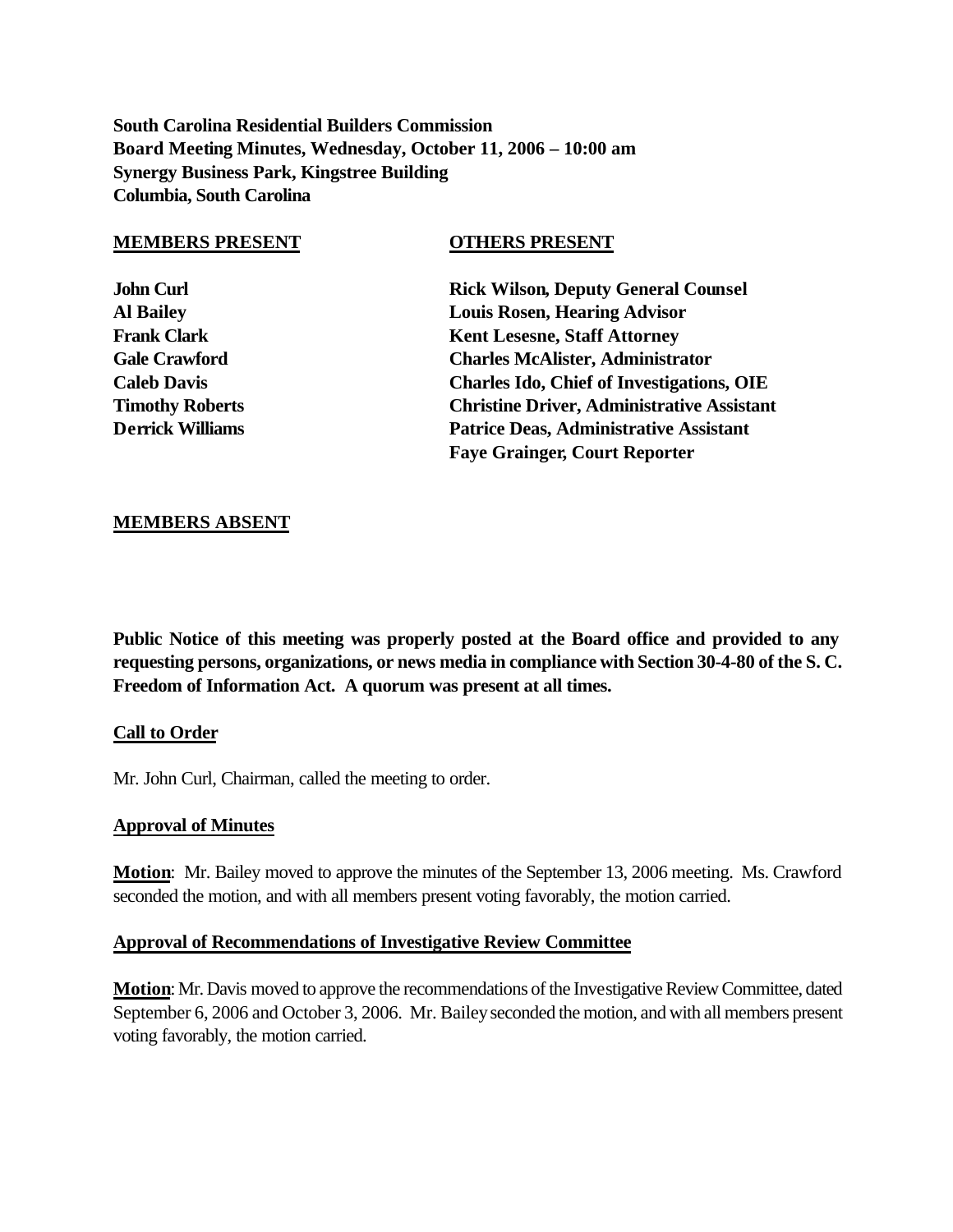# **Approval of Recommendations of the Administrative Hearing Officer, Doug Green, for Citation Appeals**

**Motion**: Ms. Crawford moved to approve the recommendations of the Administrative Hearing Officer, Doug Green, for Citation Appeals on behalf of Keith Krohn, Donnie Lee, Marcus Outlaw, Richard A. Wooden, Jr., Gabriel T. Oprea, Gabriel T. Oprea, and Gabriel T. Oprea. Mr. Williams seconded the motion, and with all members present voting favorably, the motion carried.

# **Approve Recommendations of Administrator, Charles McAlister, for Bond Claim**

**Motion**: Mr. Williams moved to approve the recommendations of the Administrator, Charles McAlister, for Bond Claim on behalf of Joseph W. Baker. Mr. Roberts seconded the motion, and with all members present voting favorably, the motion carried.

# **Appeal of Administrative Hearing Officer, David Bennett, Recommendation for Bond Hearing**

# **In the Matter of Robert Perrineau**

Mr. Kent Lesesne informed the Commission that this matter comes as a result of a bond claim appeal. A bond claim hearing was held before Administrative Hearing Officer, David Bennett, on June 21, 2006, to consider whether or not there should be a claim against Mr. Perrineau's bond for some work he had previously done for Ms. Merelyn Rivers. The work comes about as a result of extensive fire damage on three adjoining apartments. This was a renovation of those three apartments and a complaint was filed and Alvin Messervy, Investigator for LLR, performed an inspection and found three items that were insufficient. Insulation in the attic, plumbing venting, and shingles which did not have the proper overhang. Prior to the bond hearing, on June 21, 2006, Mr. Perrineau did address the insulation in the attic and did pay someone to correct this matter, and after hearing testimony the Hearing Officer, David Bennett, made a recommendation that the remaining two items were the responsibility of Mr. Perrineau and recommended approval of the bond claim on behalf of Ms. Rivers.

Mr. Perrineau was represented by, Jonathan Krell, Esquire who presented argument in objection to the Hearing Officers Report and Recommendation. A transcript of this hearing may be obtained from Faye Grainger, Grainger Reporting Service.

**In Executive Session:** Mr. Bailey made a motion to go into Executive Session for receipt of legal advice. Ms. Crawford sectioned the motion, and with all members present voting favorably, the motion carried.

**Out Executive Session:** Mr. Bailey made a motion to go out of Executive Session. Mr. Williams seconded the motion, and with all members present voting favorably, the motion carried.

**Motion:** Ms. Crawford moved to affirm the Hearings Officer's Report and Recommendation of David Bennett for the bond claim. Mr. Bailey seconded the motion, and with all members present voting favorably, the motion carried.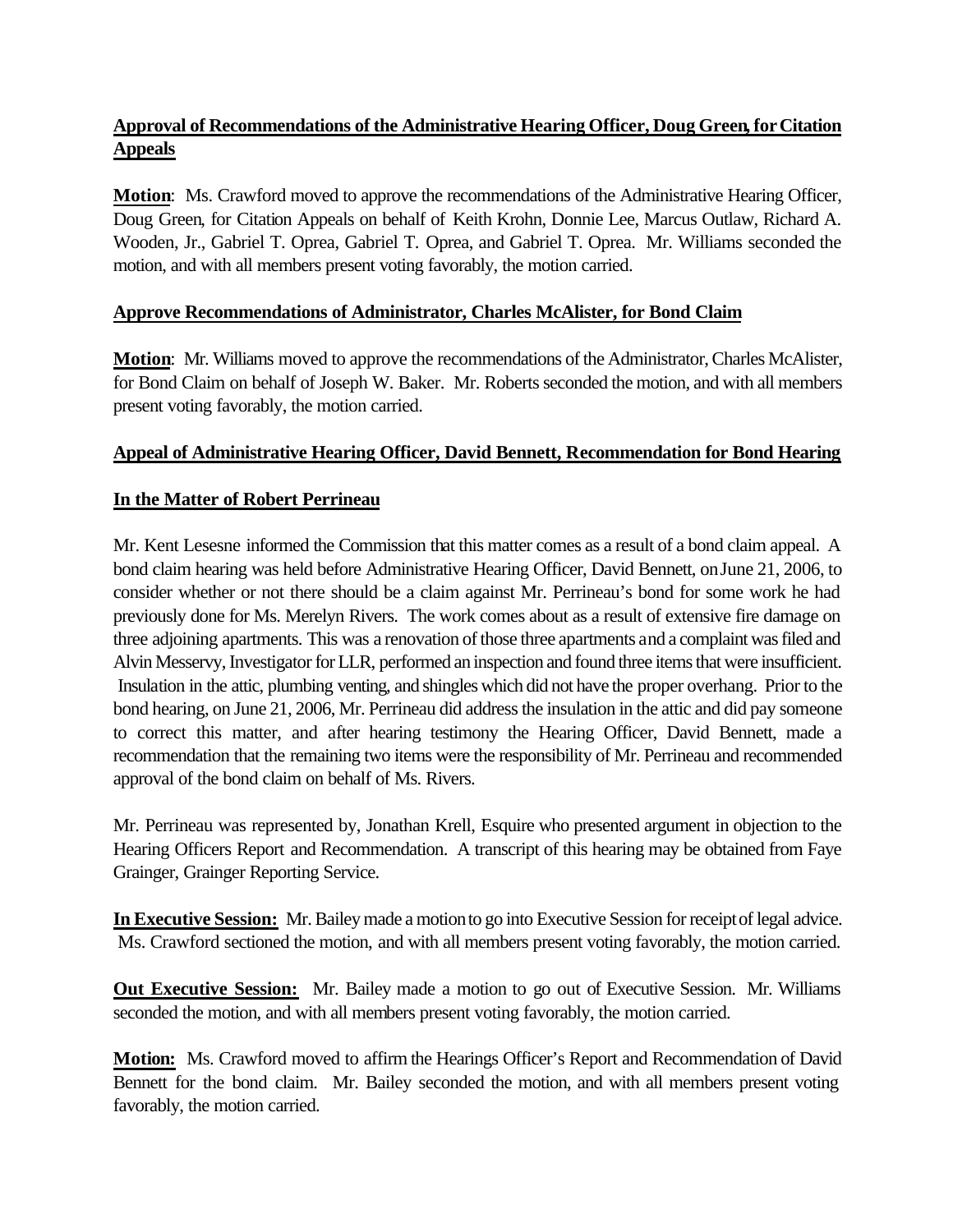# **In the Matter of John D. Weaver**

Mr. Lesesne stated that at the time the bond hearing was held the notice was sent to an old address of Mr. Weaver by mistake. WhenMr. Weaver learned of the recommendation he promptly informed staff he was not notified and would have appeared. Staff had the correct address on file but subsequently everything was mailed to an old address on file. Mr. Weaver has requested this matter be reheard because he did not receive any notices of the bond hearing. Mr. Weaver retained counsel and requested that this matter be heard before the full Commission. Mr. Weaver's counsel has requested that this matter be continued until he can have all the proper parties notified. Mr. Lesesne joined in the request that this case be remanded back to the Administrative Hearing Officer to rehear this matter.

**Motion:** Mr. Bailey moved to remand this matter back to the Administrative Hearing Officer for a bond hearing. Mr. Davis seconded the motion, and with all members present voting favorably, the motion carried.

# **Appeal of Recommendation of Administrative Hearing Officer, Doug Green, for Citation**

Gabriel T. Oprea – Mr. McAlister informed the Commission that Mr. Oprea was issued a Citation for \$500.00 for unlicensed practice. Mr. Oprea called the office and requested that this matter be continued. Mr. Oprea was told to send the request in writing, but staff has not received a written request at this time. Mr. Oprea pulled an owner/builder permit and listed the house with a realtor and then signed a contract to sell the home.

**Motion:** Mr. Williams moved to approve the recommendation of the Administrative Hearing Officer, Doug Green, for the citation in the amount of \$500.00 on behalf of Gabriel T. Oprea. Mr. Davis seconded the motion, and with all members present voting favorably, the motion carried.

# **Request for Reinstatement of License**

Arthur Lindsey, Sr. – Although the record shows that he was properly notified of this appearance he did not appear at the appointed time and no action was taken.

Bob Shirkey – Mr. McAlister informed the Commission that he spoke with Mr. Shirkey's attorney, Adam Fisher, Jr., prior to the hearing. Mr. McAlister stated that staff was unable to substantiate the outstanding complaint on file for Mr. Shirkey. Mr. Shirkey has been unlicensed for three (3) year. Mr. McAlister informed Mr. Fisher that if Mr. Shirkey would submit a new application, a surety bond, and retake the exam that he would process his application for a residential builder's license, which was acceptable to Mr. Shirkey. Therefore, this matter is being withdrawn.

William Spaulding – Mr. Lesesne informed the Commission that this matter is before them as a result of Mr. Spaulding requesting reinstatement of his license that was suspended pursuant to a Consent Agreement dated June 20, 2006. Mr. Spaulding agreed to make some corrections to the house of Mr. and Mrs.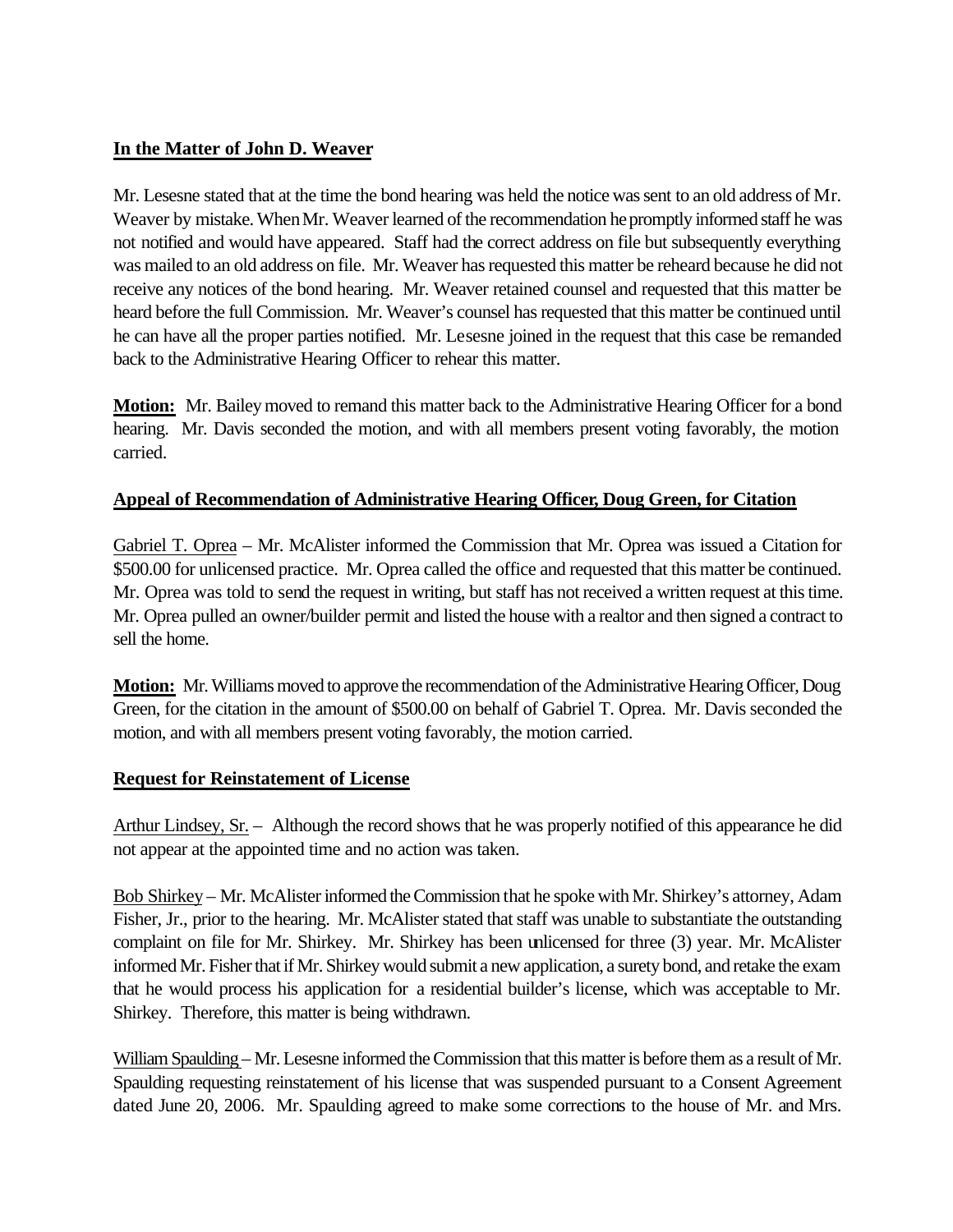Wilson who had filed a complaint against him for a home that was built that had some deficiencies. The items were listed in the Consent Agreement he agreed to make repairs within the time frame of thirty (30) days. At the end of the thirty (30) days, Mike Doles, Investigator for LLR, made a re-inspection and found that the items were not corrected as agreed. Therefore, Mr. Spaulding's license was suspended in accordance with the Consent Agreement on September 11, 2006. Since the suspension of Mr. Spaulding's license he and the Wilson have reached a Settlement Agreement. Mr. Lesesne stated that the state will affirm that they have resolved the complaint which resulted in the suspension of Mr. Spaulding's license. The Wilson wish to withdraw their complaint based on the Settlement Agreement.

**Motion:** Mr. Bailey moved to lift the suspension and reinstate Mr. Spaulding's license. Mr. Davis seconded the motion, and with all members present voting favorably, the motion carried.

# **Application Reviews**

Wade R. Periminter - Although the record shows that he was properly notified of this appearance he did not appear at the appointed time. Mr. McAlister informed the Commission that Mr. Periminter has submitted an application for a residential builder's license; however, he filed bankruptcy in 2003. Mr. McAlister stated that a lot of the people who were hurt in the bankruptcy were in the construction industry. The Commission is requesting an appearance from Mr. Periminter before making any decisions in this matter.

Mark G. McLaurin – Mr. McAlister informed the Commission that Mr. McLaurin is registered as a residential specialty contractor in carpentry, masonry, and roofing, and failed to indicate on his renewal form an outstanding judgment in the amount of \$4,292.00. Therefore, Mr. McLaurin's registration as a residential specialty contractor was suspended on July 26, 2006.

Mr. McLaurin stated that he specializes in foundations, structural, and roof systems. He advised that he was not aware that he had a judgment filed against him when he submitted his renewal for his registration, and when his registration was suspended he responded immediately.

**Motion**: Mr. Bailey moved to lift the suspension of Mr. McLaurin's registration and prior to next renewal period he must show proof that the judgment has been dismissed or satisfied. Mr. Davis seconded the motion, and with all members present voting favorably, the motion carried.

# **New Business**

None

# **Unfinished Business**

None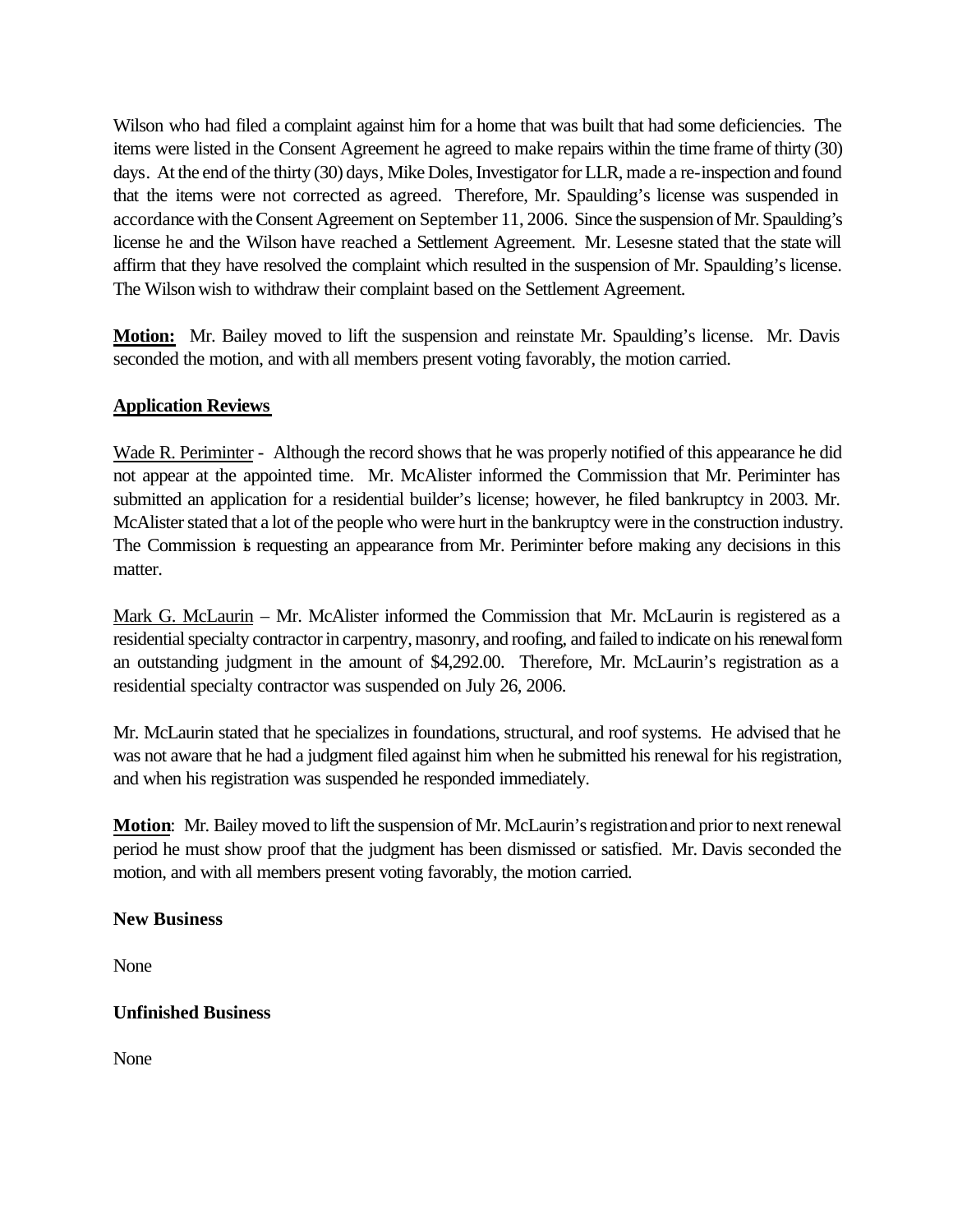## **Adjournment**

There being no further business, the business meeting for October 11, 2006 concluded at 12:45 p.m.

The next scheduled board meeting will be held on November 8, 2006, at 10:00 a.m. Synergy Business Park, Kingstree Building, Room 201-03. (Note: Subject to Change)

#### **Hearings**

Mr. Williams called the hearings to order. Mr. Louis Rosen was the hearing advisor.

# **Approve Recommendations of Administrative Hearing Officers, John Curl for Administrative Hearings**

Judy Harrelson-Burns - This matter was heard before John Curl, Administrative Hearing Officer, on July 18, 2006. Mr. Curl's recommendation was as follows:

- 1. The Respondent pays a fine of One Thousand (\$1,000.00) Dollars. This fine shall not be deemed paid until received by the Commission. Failure to pay the fine shall prevent the Respondent from being re-licensed.
- 2. As the Respondent is not currently licensed by the Commission, the Commission cannot impose a sanction upon the Respondent's license. However, the Commission directs that this matter be noted in the Respondent's records in the event that she should reapply for licensure. If the Respondent reapplies in the future for licensure, she must appear before the Commission, and answer to the Commission for her incompetence and misconduct in this matter. At that time, the Respondent shall appear before the Commission and present, among other matters, evidence satisfactory to the Commission, in its discretion, regarding the Respondent's fitness and qualifications to be licensed as a residential builder in this state. At that time, the commission, in its discretion, may deny licensure, require passage of an examination, among other requirements, or impose such additional terms and conditions upon the Respondent's license as it may deem appropriate.
- 3. The original complainant (homeowner) is granted permission to file a claim against the Respondent's surety bond.
- 4. A Cease and Desist Order is hereby issued to the Respondent, pursuant to S.C. Code Ann 40-59-100, requiring the Respondent to cease and desist from engaging in the practice of residential home building and residential specialty contracting.
- 5. This Order is to take effect upon service of the Order upon the Respondent.

Mr. John Curl recused himself from voting because he was the hearing officer in this matter.

**Motion:** Ms. Crawford moved to approve John Curl, Administrative Hearing Officer's Recommendation